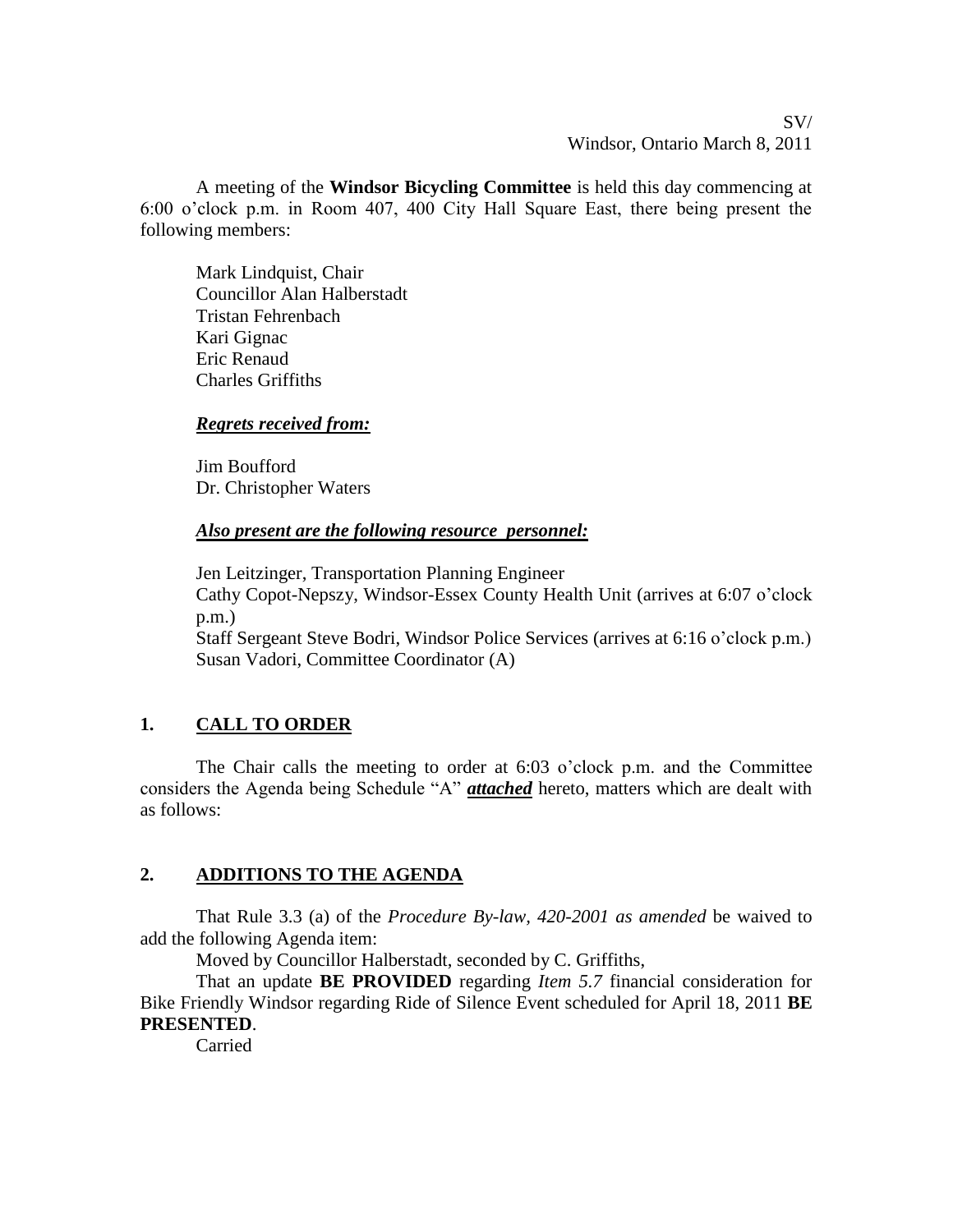#### **3. ADOPTION OF THE MINUTES**

Moved by Councillor Halberstadt, seconded by E. Renaud

That the minutes of the Windsor Bicycling Committee held on February 8, 2011 **BE ADOPTED** as presented.

Carried.

# **4. DECLARATION OF CONFLICT**

None declared.

### **5. BUSINESS ITEMS**

### **5.1 Update - Bylaws for Cycling**

J. Leitzinger updates the Committee regarding a meeting with the Technical Committee that took place on February 15, 2011at Public Works 1266 McDougall.

Some salient points of discussion include, *attached* as Appendix "A":

- By-law amendment regarding e-bikes on certain trails and sidewalks;
- Consideration to include an age component greater than the age of 12 years;
- Obtaining input (including fine schedule) from City of Windsor Legal Services.

E. Renaud submits correspondence received from Mrs. G. Dallaire noting concern for bicycle riders on some City streets, *attached* as Appendix "B".

Moved by Councillor Halberstadt, seconded by E. Renaud

That Rule 13.9(a) of the Procedure By-law regarding business not already before the Committee **BE WAIVED** to permit the introduction of a motion for reconsideration without prior notice respecting the December 14, 2010 Windsor Bicycling Committee meeting pertaining to the age of exception of a bicycle operated by a person of the age of 12 years old or younger to 16 years old or younger.

Carried.

Moved by Councillor Halberstadt, seconded by E. Renaud

That the following resolution, adopted by Windsor Bicycling Committee on December 14, 2011 **BE RECONSIDERED**:

Moved by K. Gignac, seconded by C. Griffiths

That the following suggested wording **BE CONSIDERED** for use to amend Bike Bylaw No. 9148 and further **BE FORWARDED** to the City Solicitor's office for consideration and opinion by the Solicitor's office **BE PROVIDED** with recommendations to the Committee;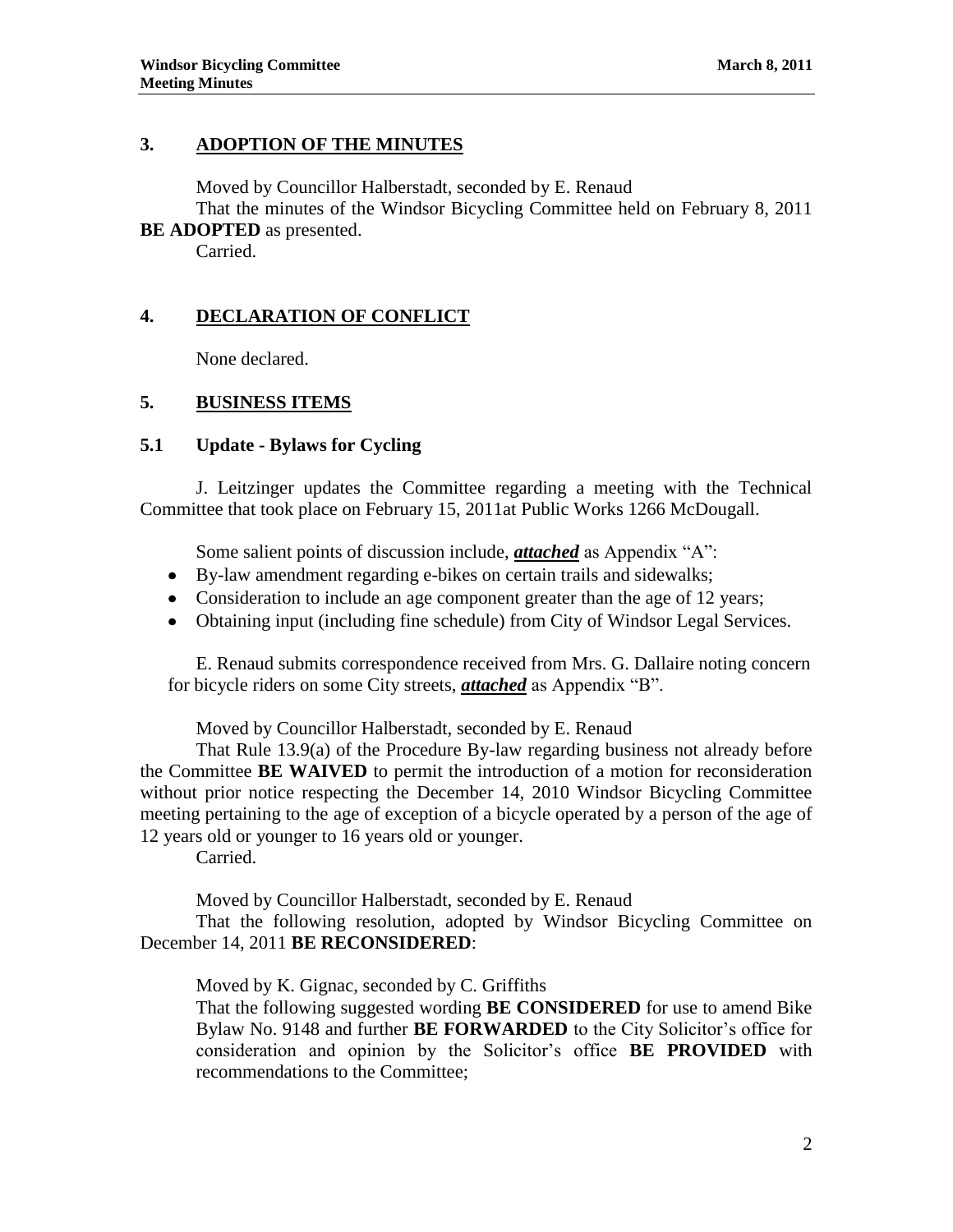*"No person shall ride on a city sidewalk, a Motor Assisted Bicycle, a bicycle, an e-bike, or power assisted bicycle with the exception of a bicycle operated by a person of the the age of 12 years old or younger."* Carried.

Moved by Councillor Halberstadt, seconded by E. Renaud That the following suggested wording **BE CONSIDERED** for use to amend Bike Bylaw No. 9148, *"No person 16 years of age or older shall ride a motor assisted bicycle, a bicycle, an e-bike, or power assisted bicycle on City sidewalks."* Carried.

# **5.2 Update – Policy that mandates the accommodation of cyclists on all road projects**

J. Leitzinger updates the Committee with respect to the previous inquiries regarding the accommodation of cyclists on all road projects - an electronic mail received from Stacey Shyshak, Engineer II of the City of Windsor, *attached* as Appendix "C";

The Committee also inquired if consideration for the inclusion of the word "shall" throughout the bylaw and where applicable in the wording of the by-law (i.e. *shall consider*) could be appropriate.

# **5.3 Update – Increase the amount of bike lanes in priority locations and the amount of connecting bike lanes/paths for users**

K. Gignac updates the Committee regarding the meeting that took place on February 15, 2011at Public Works 1266 McDougall, and refers to the notes which are *attached* as Appendix "A".

The Committee generally agrees that K. Gignac should establish and provide the list of top ten bike lane routes that could connect to existing bike lanes in the City of Windsor. This list would be useful for referral purposes from time to time.

# **5.4 Update – Increasing Bike Parking**

T. Fehrenbach updates the Committee regarding the discussion of the meeting that took place on February 15, 2011at Public Works 1266 McDougall, and refers to the notes which are *attached* as Appendix "A".

T. Fehrenbach highlights some discussion points that include:

- Bike racks and a possible source for funding with Ministry of Transportation;
- Encroachment permits to install bike racks;
- Some ideas for use of Capitol budget funding.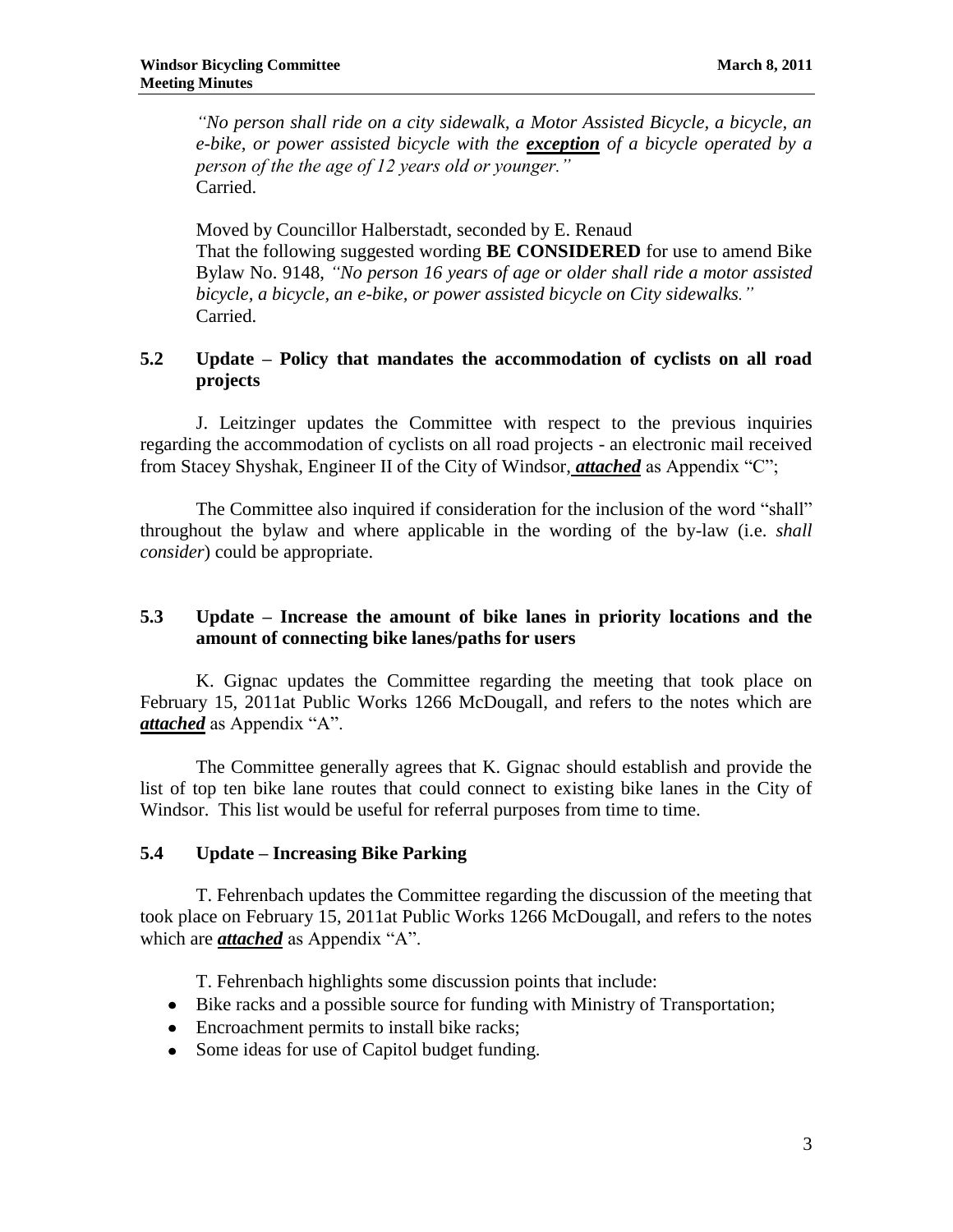The Committee generally agrees that T. Fehrenbach should research with the Ministry of Transportation for any grant applications regarding bike rack funding initiatives.

T. Fehrenbach, M. Lindquist and C. Copot-Nepszy agree to collaborate on the Bike Parking Policy and possibly research if BIA's are interested in bike parking.

Councillor Halberstadt updates the Committee with regard to the contact with J. Rondot of the Walkerville BIA and the possible funding support (BIA/Businesses/and a City funded formula) and cooperation with the BIA's relating to interest for bike rack locations and installations. It is also noted that a process to establish a bike rack location and costing is presently lacking and is required to go forward.

The Committee generally agrees that C. Copot-Nepszy will meet with Josette Eugeni, Manager of Transportation Planning to discuss the B.U.M.P. policy and assist in prioritizing in updating and the impacts on Windsor Bicycling Committee.

### **5.5 Update – Education**

No Education update is available.

C. Copot-Nepszy reminds the Committee about the "Rediscover your Bike" scheduled for Saturday June 11, 2011 from 9:00 o'clock a.m. to 11:00 o'clock a.m., at the WFCU Centre. M. Lindquist, Councillor Halberstadt, E. Renaud, C. Griffiths volunteer to assist during the event.

Staff Sergeant S. Bodri, Windsor Police Services updates the Committee that Police Week is approaching and Windsor Police Services is looking for volunteers during the week of May 15-23, 2011 at Devonshire Mall. Thursday May 19, 2011 – Saturday May 21, 2011 are the busiest days and volunteers C. Griffiths and C. Copot-Nepszy and E. Renaud offer to attend at the display located in the Devonshire Mall.

#### **5.6 Update – Technical Committee**

J. Leitzinger updates the Committee and refers to the discussion at the February 15, 2011 meeting at Public Works 1266 McDougall, and refers to the notes which are *attached* as Appendix "A".

C. Copot-Nepszy offers to assist J. Leitzinger with various tasks and J. Leitzinger will inform C. Copot-Nepszy with regard to the work schedule.

### **5.7 Financial Consideration to Bike Friendly Windsor regarding Ride of Silence Event scheduled for April 18, 2011.**